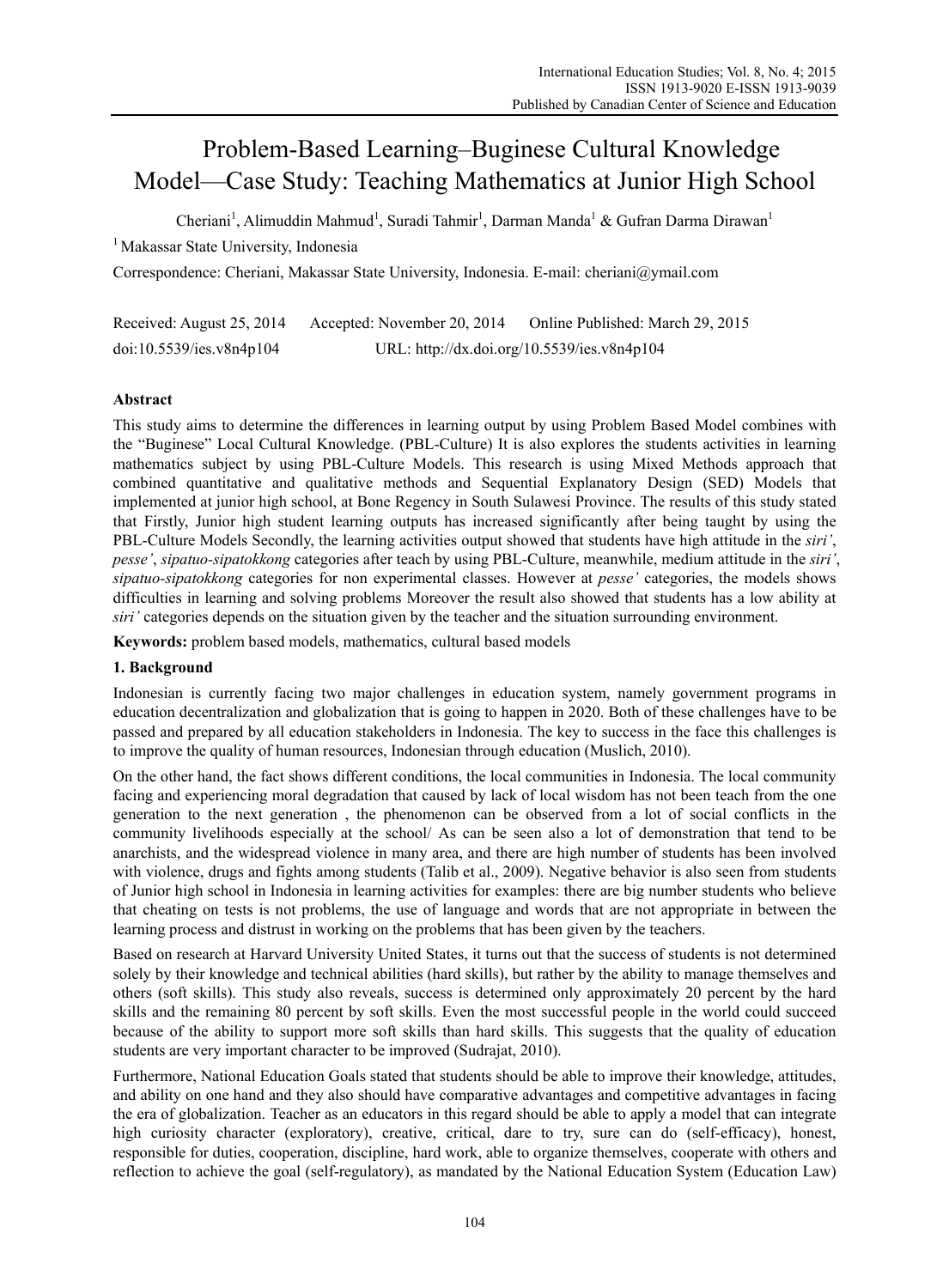### no. 20 of 2003 Article 3 (Hasan, 2010).

By focusing at mathematics subjects, the mental activity for students in this subject is needed to be improved in conjunction with their cognitive activity. Human cognitive activities can only take place in the social and cultural environment when it has ability to adopt their cultural behavior. Experts assert that constructivist mathematics culture bound and filled with the values of the inventor/user of mathematics in the context of their culture. According to Vygotsky indicates that development cannot be separated from its social and cultural context, so the only way to explore the mental processes is through understanding Vygotsky's concept of mediation that made a Breakthrough in our understanding of learners 'development' (Eun, 2008, p. 136; Shabani, Khatib, & Ebadi, 2010, p. 238; Talib et al., 2010, p. 93).

Cognitive development and the value of human has an affective interaction if the learner can only adapt their cognitive ability through the social-cultural context of each individual especially in the Buginess community particularly in adopting the Buginess culture in the learning process. Each learning activity required an interaction of teaching, better interaction in-between students, student Interaction with the teacher and student interactions with other learning devices (Suradi, 2005; Yackel, Cobb, & Wood, 1991; Atweh, Bleicher, & Cooper, 1998; Jones & Thornton, 1993). Therefore this research will determine differences in learning output by using Problem Based Model combines with Cultural Knowledge.(PBL-Culture) It is also explores the students activities in process of learning mathematics subject by using PBL-Culture Models, and how the students' response to this model.

### **2. Research Methods**

This research is a Mix Methods that combine quantitative and qualitative research and combine with Sequential Explanatory Design Model. This research was conducted at Junior high school, at Bone Regency South Sulawesi Province. The population of this research is all the eighth grade students of junior high school 3 in year 2012/2013, amounting to 224 people spread over 8 parallel classes. Sampling technique in this study is using purposive sampling methods followed by the determination of research subjects by using the deepest interview. This determination of the result is based on learning achievement test results after treatment and tailored to the mathematical subject of class VII semester of the school year 2012/2013. The next set of categories of high ability, medium and low based on the categorization according Suradi (2005). Research instruments, in the form of (i) the learning achievement test, (ii) the student activity sheets, (iii) student questionnaire responses (iv) the guidelines for the interview. Quantitative data were analyzed by using descriptive statistics and inferential statistical analysis and calculation of quantitative data used application program SPSS version 20.0 statistical analysis, while qualitative data used for the analysis of models of Miles and Huberman. Observation of student activities using instruments LOAS, analyzed and described with reference to the criteria for the achievement of the ideal time student activity (modified from Widyaningsih , 2010).

## *2.1 Hypothesis Statistics*

The hypothesis in this study was "There are differences in student output achievement before and after being taught with a problem-based learning model with the Buginese culture".

#### **3. Results**

## *3.1 Linkage between Buginees Cultural Aspects in Problem Based Learning Models*

In phase-1, Buginese Cultural aspects are involved *siri'andsipatuo-sipatokkong* categories. In this phase the student's knowledge relating to the material to be covered materials that developed by improving students attitudes in the class rooms by introducing cultural aspect, so that students are not empty. This is in line with the constructivist theory.

In phase-2, Buginese Cultural aspects involved is *siri'*, *sipatuo-sipatokkong* and *pesse'* categories. Students construct knowledge in groups led by a chairman of class rooms. *Siri'* aspect in this phase is the responsibility of the individual, *sipatuo-sipatokkong* aspect lies in cooperation aspects, and *pesse'* aspect lies in providing assistance to members of the group requires. Associated with goal-construct the knowledge, it is clearly supported by constructivist theory. Construction is being carried out in groups is supported by Vygotsky's theory. In addition, a portion of the construction of knowledge is achieved through a process of discovery that is consistent with the theory of Bruner.

In phase-3, Buginese Cultural aspects are involved such as the phase-3 is *siri'*, *sipatuo-sipatokkong* and *Pesse*. In this phase, the specific activities of the group are the percentage of teacher assistance as necessary in line with Vygotsky's theory of ZPD.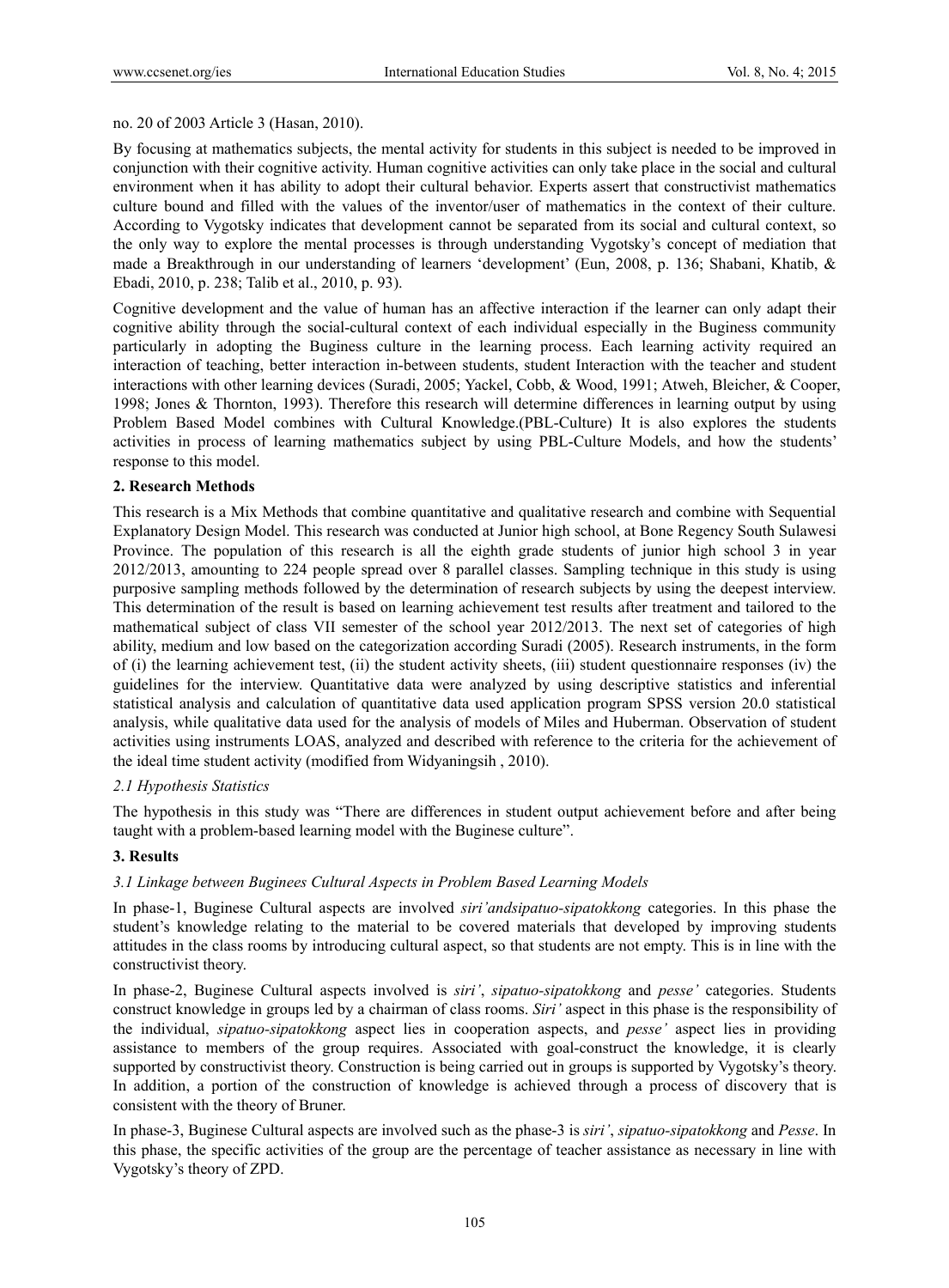In phase-4, Buginese Cultural aspects involved that *siri'*, *sipatuo-sipatokkong* and *Pesse*. Here the teacher's role is more dominant, however, knowledge is formed by students with the guidance of a teacher. This is in line with the constructivist theory.

Phase-5; Cultural aspects are involved, namely Buginese *siri'*, *sipatuo-sipatokkong* and *Pesse* is to analyze and evaluate the problem-solving process. This is in line with the constructivist theory.

#### *3.2 Description of Student Achievement*

Descriptive analysis related to student learning achievement obtained through learning achievement tests show that the average value of learning achievement of students prior to the implementation of the PBL-Culture Models is 33.57 with a standard deviation of 11.21. Based on the categorization of the Ministry of National Education (2003) of which there are 28 students, 18 students (64.28 %) were in the category of very less and 10 other students (35.72 %) were in the poor category while no students who are at category of medium, high and very high. While the average value of learning achievement of students after implementation of the PBL-Culture Model is 80.71 with a standard deviation of 9.88. Based on the categorization of the Ministry of National Education (2003), of which there are 28 students, 7 students (25%) were in the moderate category, 19 students (67.86%) were in the high category and 2 other students (7.14%) at the high category and no longer in the category of students who are less and less so.

#### *3.3 Description of Student Activity in PBL Model of Buginese Culture*

Analysis of the results of observations is seen from student activity during the four meetings. Table 1 shows the results of the analysis of observations of student activity PBL Buginese culture models in two sample groups:

| Categories of student activity |       |                | Meeting | Average | Criteria |                 |
|--------------------------------|-------|----------------|---------|---------|----------|-----------------|
|                                |       | $\mathfrak{D}$ | 3       | 4       |          |                 |
| K1                             | 19.00 | 20.00          | 20.00   | 20.00   | 19.75    | $13.75 - 23.75$ |
| K <sub>2</sub>                 | 32.00 | 29.00          | 31.00   | 30.00   | 30.50    | $26.25 - 36.25$ |
| K <sub>3</sub>                 | 18.00 | 22.00          | 19.00   | 22.00   | 20.25    | $13.75 - 23.75$ |
| K4                             | 3.00  | 3.00           | 5.00    | 3.00    | 3.50     | $1.25 - 11.25$  |
| K <sub>5</sub>                 | 13.00 | 15.00          | 13.00   | 14.00   | 13.75    | $13.75 - 23.75$ |
| K6                             | 10.00 | 9.00           | 10.00   | 10.00   | 9.75     | $1.25 - 11.25$  |
| K7                             | 5.00  | 2.00           | 2.00    | 1.00    | 2.50     | $0 - 5$         |
| Total                          | 100   | 100            | 100     | 100     | 100      |                 |

Table 1. The Average percentage of time the student activity PBL-Buginese culture group

Table 2. Average percentage of time the student activity PBL-Culture Models group 4

| Categories of student activity |       | Meeting        |               |       | Average | Criteria        |  |
|--------------------------------|-------|----------------|---------------|-------|---------|-----------------|--|
|                                |       | $\overline{2}$ | $\mathcal{E}$ | 4     |         |                 |  |
| K1                             | 20.00 | 20.00          | 20.00         | 20.00 | 20.00   | $13.75 - 23.75$ |  |
| K <sub>2</sub>                 | 29.00 | 27.00          | 30.00         | 31.00 | 29.25   | $26.25 - 36.25$ |  |
| K <sub>3</sub>                 | 21.00 | 23.00          | 21.00         | 22.00 | 21.75   | $13.75 - 23.75$ |  |
| K4                             | 3.00  | 3.00           | 5.00          | 3.00  | 3.50    | $1.25 - 11.25$  |  |
| K <sub>5</sub>                 | 14.00 | 14.00          | 14.00         | 14.00 | 14.00   | $13.75 - 23.75$ |  |
| K6                             | 9.00  | 10.00          | 10.00         | 10.00 | 9.75    | $1.25 - 11.25$  |  |
| K7                             | 4.00  | 3.00           | 0.00          | 0.00  | 1.75    | $0 - 5$         |  |
| Total                          | 100   | 100            | 100           | 100   | 100     |                 |  |

Based on the analysis of data in the table above, the category of student activity (K1), (K2), (K3), (K4) and (K5) which is a core activity in PBL-Culture Models meets the tolerance interval of time achieving the ideal(PWI).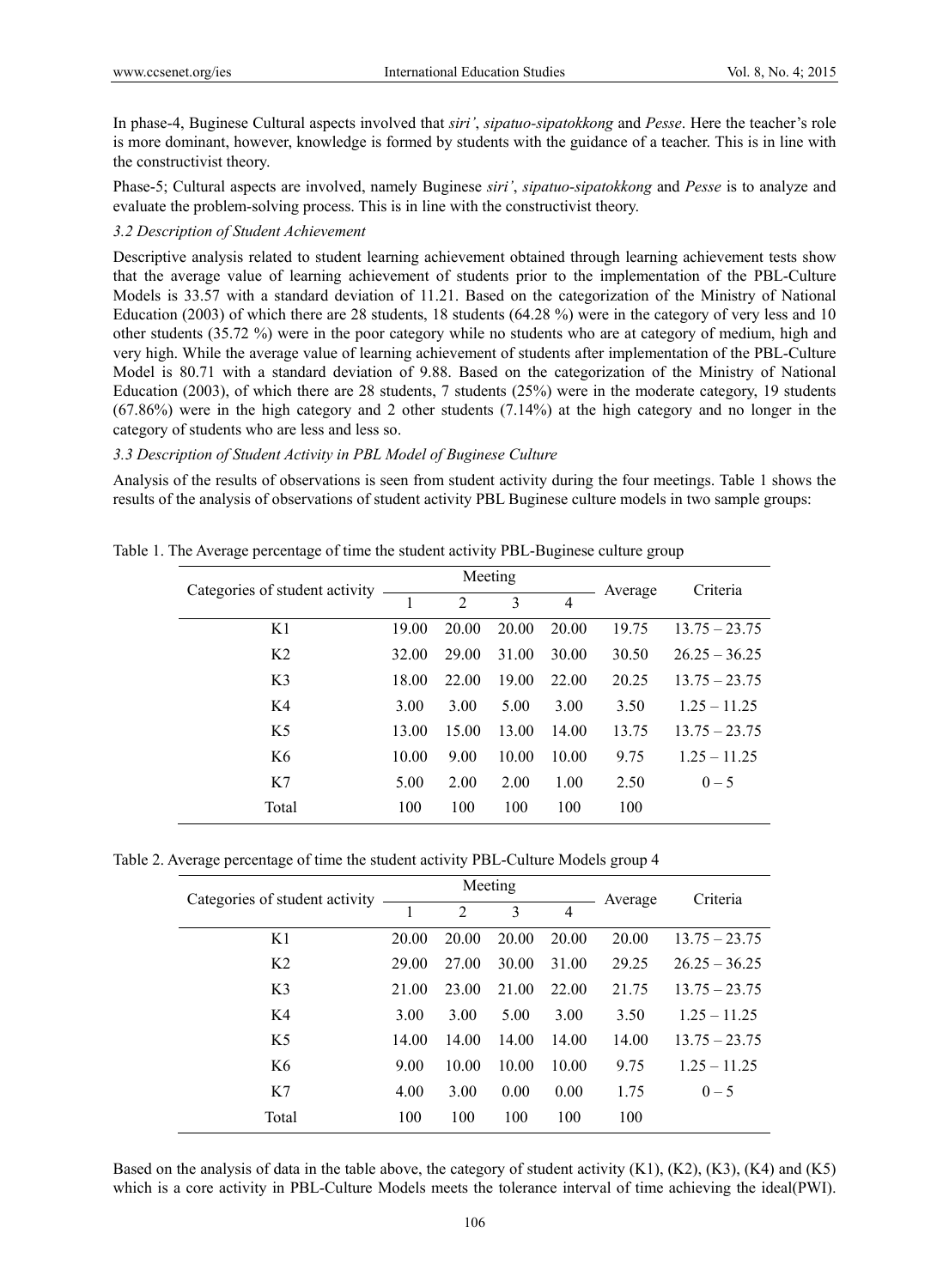Thus, the ideal activity for students concluded PBL-Culture Models is meet the criteria that has been assign by the Minister of Education.

#### *3.4 Description of Student Responses PBL-Culture Models*

Based on analysis of student response data (attached) obtained in response to the students' learning component PBL-Culture Models is 98.22% said 'happy', and 98.81% said 'new'. Student responses on the language used in the student book, worksheets, and tests of learning achievement is 96.43% said 'clear', 100% of students consider their learning progress after the implementation of the PBL-Culture Models, 100 % interest in the application of the PBL-Culture Models, 100% agree with the application of the PBL-Culture Models and 100% say interesting for the application of the PBL-Culture Models.

#### *3.5 Testing Hypothesis*

Table 3. The results of t-test

Based on the results of t-test with SPSS 20.0 p values obtained in table (Look At Sig. (2-tailed)) is 0.000, meaning the value of  $p \ge 0.05$ . Thus the hypothesis H0 is rejected or accepted, which means there are H1 student achievement differences before and after being taught with PBL-Culture Models.

| Paired Samples Test      |             |                |                    |                                              |           |              |    |                      |
|--------------------------|-------------|----------------|--------------------|----------------------------------------------|-----------|--------------|----|----------------------|
|                          |             |                | Paired Differences |                                              |           |              |    |                      |
|                          | Mean        | Std. Deviation | Std. Error<br>Mean | 95% Confidence Interval of<br>the Difference |           | T            | df | Sig.<br>$(2-tailed)$ |
|                          |             |                |                    | Lower                                        | Upper     |              |    |                      |
| Pair<br>PRETEST-POSTTEST | $-47,14286$ | 6,86221        | 1.29684            | -49.80374                                    | -44.48197 | $-36,352$ 27 |    | ,000                 |

#### **4. Discussion**

In general, student achievement has increased significantly based on the results of the data analysis. More specifically the authors look at the differences of learning achievement based on ability level. Students with high ability to subject of ANA test scores before the application is 55, after the application of the PBL-Culture Models the test score increase significantly t to 95,with an increase of 40 points. Similarly, the subject HAR of 50 to 90 means also increased 40 points. Student 's ability to subject the WSH was also increased from 50 to 85 has increased 35 points, while the subject of the RIS has increased 45 points from 40 to 85. While low ability students to the subject of the UVD has increased 45 points, from 20 to 65 , subject FIT has increased 45 points from 25 to 70.

As can be seen in this improvement of three abilities above was moderate ability and low ability increased significantly to match and even exceed the high scores. This suggests that the better student achievement, high ability students are getting smarter, student ability and low ability was also improved academic achievement "approaching" the ability of students who are smarter. This suggests that the involvement of the cultural aspects of Buginese either *siri'* or motivation for achievement student achievement, *pesse* and *sipatuo-sipatokkong* in problem-based learning model affect student achievement, especially the learning of mathematics.

#### *4.1 Exploration Activity in PBL-Culture Models*

Based on observations and interviews about student activities above can be presented in tabular form as follows:

|                |        | Level                  |                           |                         |            |  |
|----------------|--------|------------------------|---------------------------|-------------------------|------------|--|
| N <sub>0</sub> | Aspect | Low<br>Ability<br>(LA) | Medium<br>Ability<br>(MA) | High<br>Ability<br>(HA) | Conclusion |  |
|                | Siri'  |                        |                           |                         |            |  |

Table 4. Student Activities based on the level of ability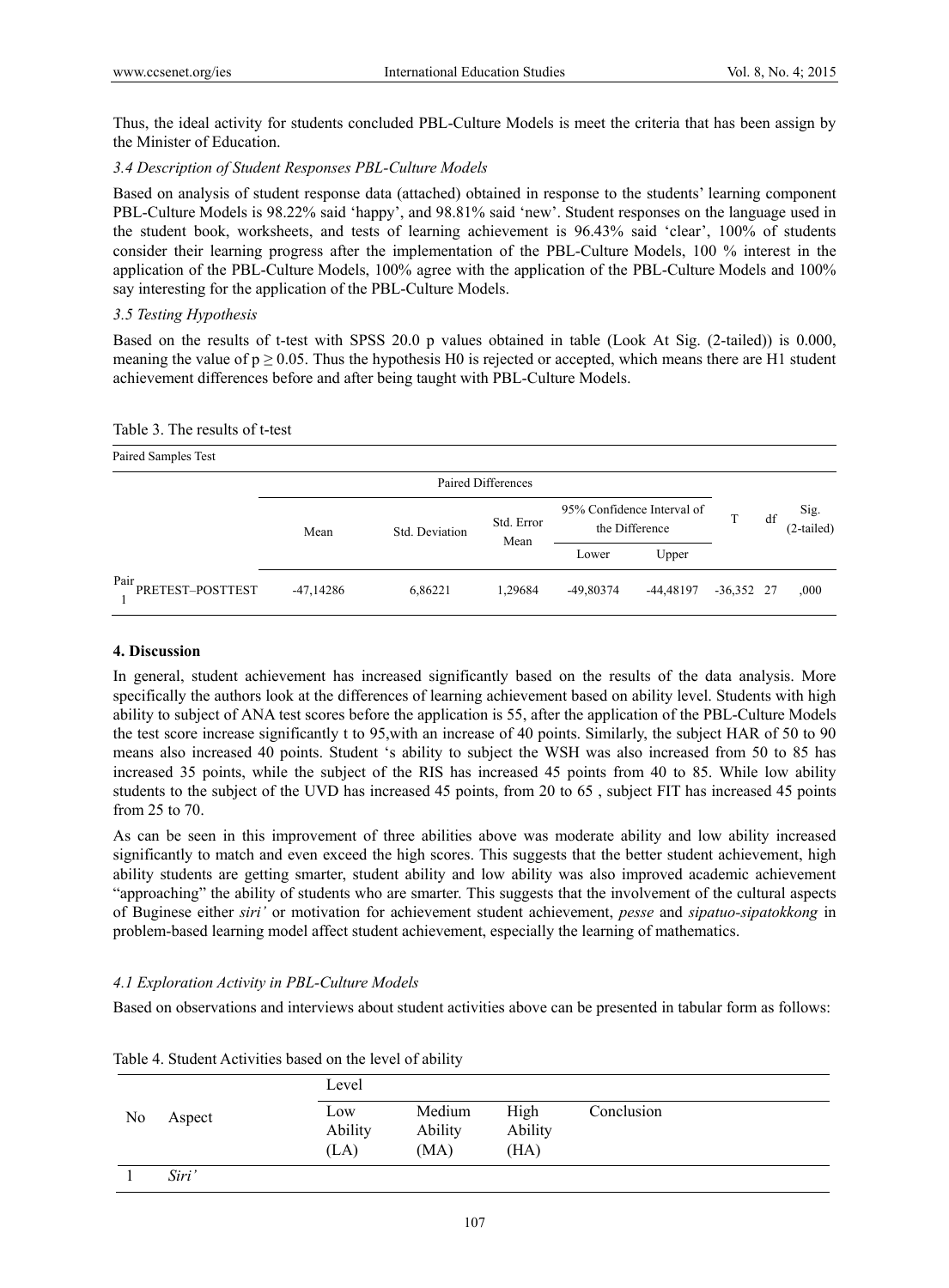2. *Pesse*

|    | siri'masiri'(achievem<br>ent motivation)                                                                                                                                | Good      | Excellent | Excellent | A seriousness level students in<br>learning<br>dependent on<br>is<br>the<br>teacher's situation, environment.<br>While the students' level of MA,<br>HA does have an innate motivation.                                                                                                                                                                                        |
|----|-------------------------------------------------------------------------------------------------------------------------------------------------------------------------|-----------|-----------|-----------|--------------------------------------------------------------------------------------------------------------------------------------------------------------------------------------------------------------------------------------------------------------------------------------------------------------------------------------------------------------------------------|
|    | Matinulunarululaku-l<br>aku (A job well done)                                                                                                                           | Excellent | Excellent | Excellent | Giving a task/problem set by the<br>teacher for all levels demonstrate a<br>commitment and responsibility to<br>complete the task as well as<br>possible individually or in groups.                                                                                                                                                                                            |
|    | c.<br>Mammenasarideceng<br>atuwongnge<br>(The desire<br>for a<br>good value)                                                                                            | Excellent | Excellent | Excellent | The desire of students to get good<br>scores of seriousness and activity<br>showed great motivation to learn,<br>pay attention to the teacher's<br>explanation, completing the task in<br>accordance with the specified time.                                                                                                                                                  |
|    | d. Lempuk (honest)                                                                                                                                                      | Good      | Excellent | Excellent | Activity level students demonstrated<br>HA and MA shows honesty, trying<br>answer exam questions in<br>to<br>accordance with the capabilities, but<br>at the level of LA sometimes take<br>shortcuts (cheating on exams), has<br>the desire to obtain a good value<br>destroying roads <i>siri</i> '(honest).                                                                  |
|    | Mappesona<br>ri<br>e.<br>dewata<br>seuae<br>(surrender<br>to<br>God<br>Almighty)                                                                                        | Excellent | Excellent | Excellent | Allshowed activity levels will be<br>into pray every learning and test<br>execution with expectations given<br>the smoothness and easiness at the<br>time of the exam.                                                                                                                                                                                                         |
|    | f. Getteng (stead fast)<br>belief<br>that<br>true/commitment)                                                                                                           | Excellent | Excellent | Excellent | commitment<br>Shown<br>great<br>to<br>learning at all levels of visible<br>readiness to learn, trying to resolve<br>the problem on an individual work<br>sheet although the level at the<br>beginning of the meeting has not<br>been maximized.                                                                                                                                |
| 2. | Pesse<br>a.<br>Sibaliparirilalengattu<br>ntukengpaddissengen<br>gsibawarilalengjamaj<br>(Helping<br>amang<br>who have<br>friends<br>difficulty in learning<br>and task) | Good      | Excellent | Excellent | All levels <i>pesse</i> ' basically had the<br>attitude 'to help his friend who had<br>difficulty in learning, students HA<br>be happy to help a friend who both<br>learning difficulties and tasks to the<br>level of the MA and LA, MA also<br>helps his students when it has more<br>capabilities. But at the level of MA<br>only help her for the things that<br>they can. |
|    | b.<br>Napainrengisibawan<br>naruparupannaripake<br>magguru<br>(Friends)<br>lend equipment in<br>learning)                                                               | Excellent | Excellent | Excellent | All levels of students have a sense<br>of Pesse' when looking at the<br>others require learning tools (ruler,<br>tipe-x, pens, and other learning<br>tools).                                                                                                                                                                                                                   |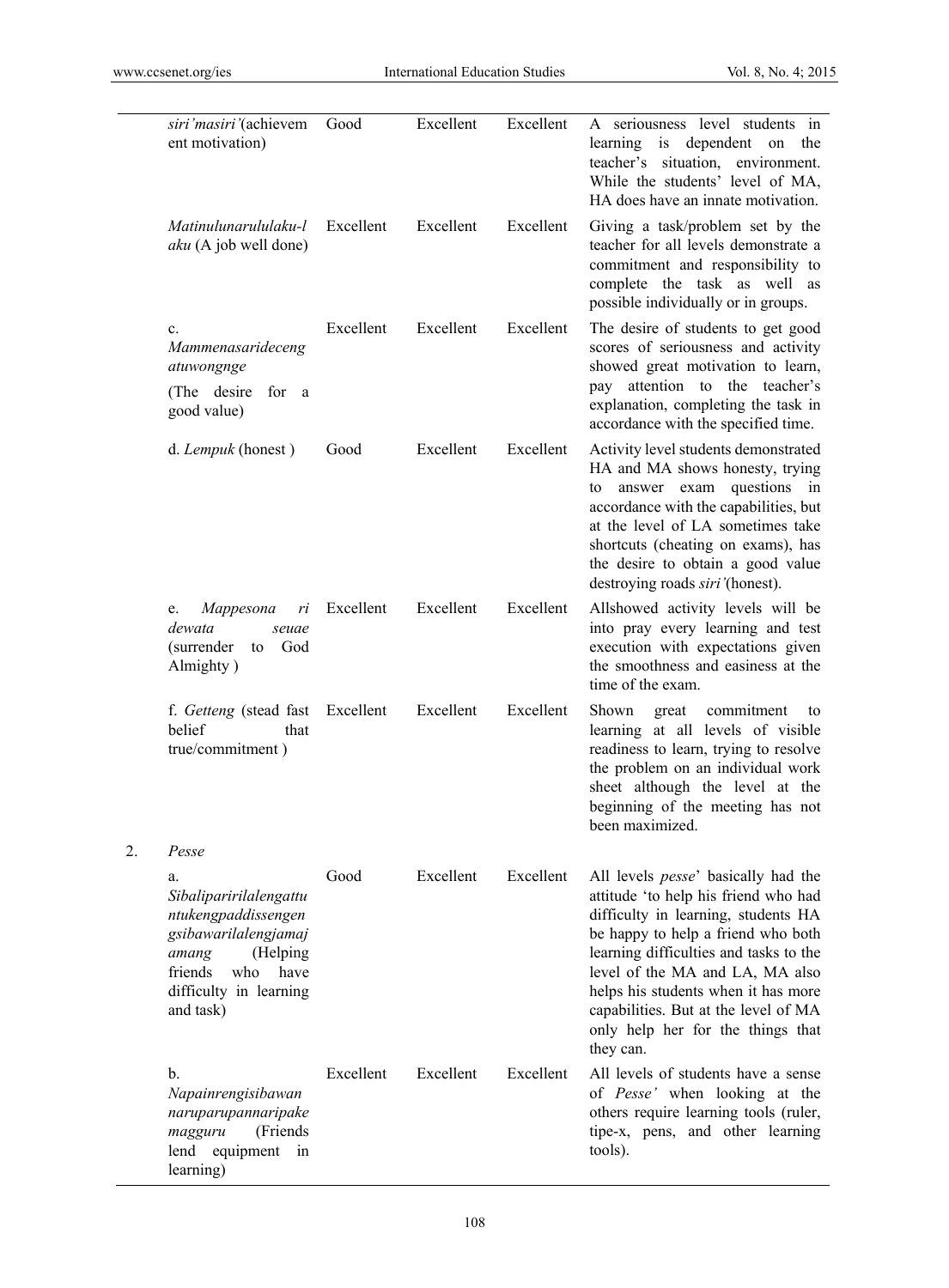| 3. | Sipatuo-sipatokkong                                                                                                             |           |           |           |                                                                                                                                                                                                                                                                                                                         |
|----|---------------------------------------------------------------------------------------------------------------------------------|-----------|-----------|-----------|-------------------------------------------------------------------------------------------------------------------------------------------------------------------------------------------------------------------------------------------------------------------------------------------------------------------------|
|    | a.<br>Napariatiwipappanes<br>sanaguruesibawasilo<br>nna) (Pay attention to<br>the<br>teacher's<br>explanation<br>or<br>friends) | Less      | Excellent | Excellent | Noting his explanation of both<br>teachers and visible for alllevels,<br>even at the beginning of the meeting<br>LA and MA students sometimes do<br>not pay attention to his teachers as<br>did when doing a presentation, due<br>to other activities such as chatting<br>and her disturbing.                           |
|    | b.<br>Naengkalingaipappa<br>ngajanagurue (Listen<br>to and follow the<br>advice of teachers)                                    | Excellent | Excellent | Excellent | All levels of students to listen to<br>and follow the advice given by the<br>teacher, at the beginning of the<br>preliminary phase, the phase of the<br>coreactivities and closing phases.                                                                                                                              |
|    | c.<br>Makkutanairiguruena<br>sabagaumakkeade<br>(Ask)<br><sub>or</sub><br>answer<br>questions in a polite<br>way)               | Excellent | Excellent | Excellent | All levels of students ask and<br>answer questions in a way that is<br>respectful of teachers, according to<br>the capabilities.                                                                                                                                                                                        |
|    | d.<br>Sibalipangararipalla<br>wangennatomasseddi<br>$e$ (The existence of<br>communication<br>between groups)                   | Excellent | Excellent | Excellent | All<br>students<br>establish<br>communication between members<br>of the group, with good discussion<br>and mutual respect opinions. It<br>appears from the student activities<br>undertaken and supported by the<br>results of the interview.                                                                           |
|    | Punnaiwisipa'<br>e.<br>asseddingeng (It has<br>feeling<br>the<br>of<br>togetherness)                                            | Excellent | Excellent | Excellent | Since the start until the end of the<br>all<br>students<br>showed<br>study,<br>togetherness, the task given by the<br>teacher (in the form of LKS) solved<br>$\mathbf{in}$<br>together<br>a<br>group.<br>Sipatuo<br>sipatokkong all levels are excellent.<br>This is also supported by the results<br>of the interview. |

#### *4.2 Students' Response to the Application of the PBL-Culture Models*

In general, good argues, students feel happy and exercising new learning component, students found the language used in the student book, the content of the LKS, has clear meaning and improving learning achievement test, students feel there is progress and interest after learning mathematics in context of Buginese culture and improving this model in the subject of mathematics.

#### **5. Conclusion**

Junior high student achievement has increased significantly before and after being taught by using the PBL-Culture Models. The results of this research shows that students can achieve good attitudes and high ability in their performance in the learning process and output by using PBL-Culture Models that consist of several categories such as: *siri'*, *pesse'*, *sipatuo-sipatokkong* is high in experiment class that using PBL-Culture Model, medium abilities also have the attitude *siri'*, *sipatuo-sipatokkong* but *pesse'* help her difficulties in learning and solving problems in LKS extent their can, also has a low ability attitude *siri'* depends on the situation given by the teacher and the situation surrounding environment. Students' response to the application of the PBL-Buginese culture model is generally well argued. Students feel happy and new learning component, students found the language used in the book the student, the content of the LKS, and clear learning achievement test, students feel